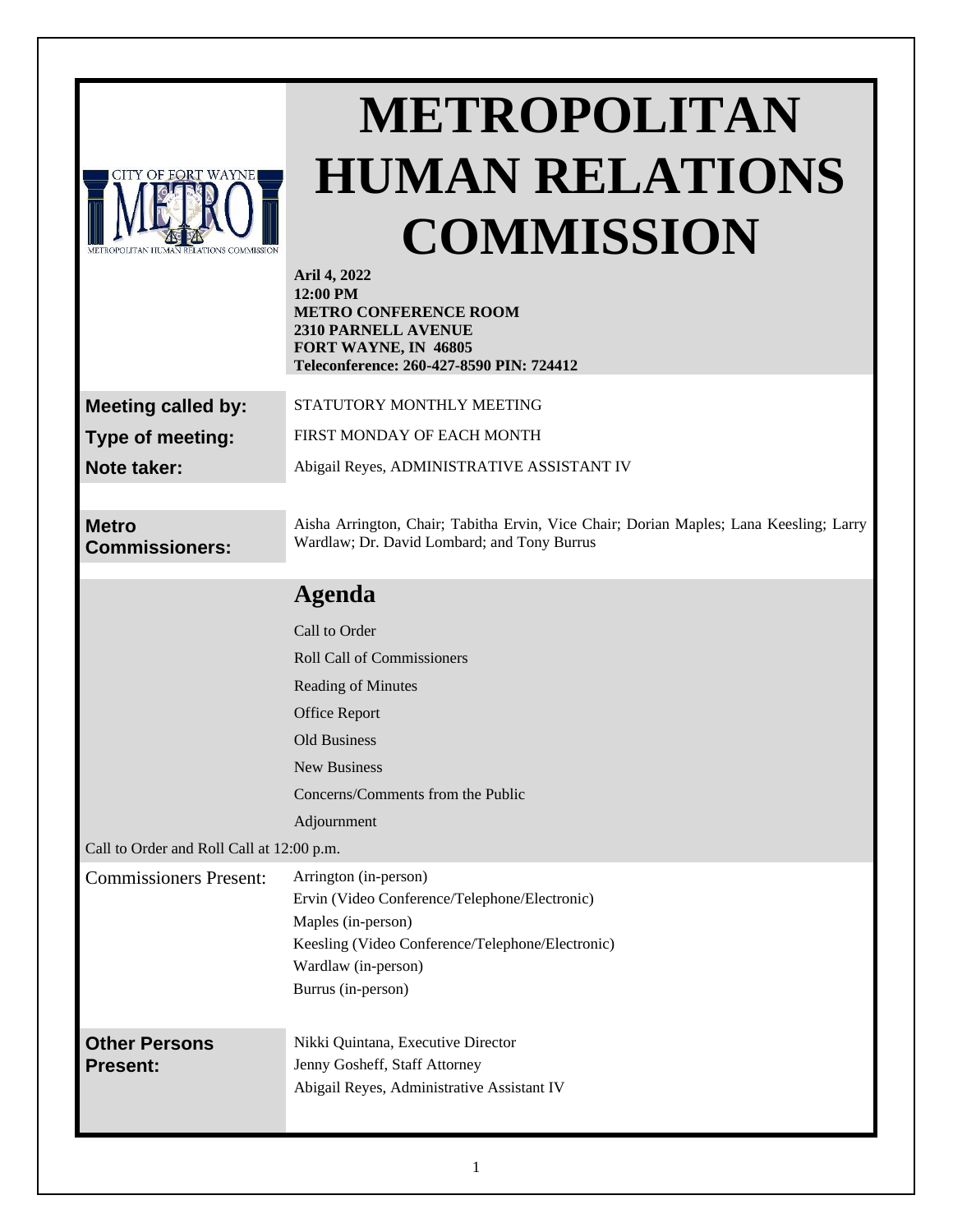• March  $7<sup>th</sup>$  meeting minutes were approved.

# **OFFICE REPORT**

# **EEOC**

## **EMPLOYMENT CASE PROCESSING (10/1/21 – 9/30/22)**

- **Intakes (by 9/30/22): 90 (contract number) 20 (current status)**
- **Contract number of case closures by 9/30/22: 265**
	- o 66 No Probable Cause Cases
	- o 10 Settlements (\$\$117,438.47)
	- o 2 Withdrawals
	- o 1 Lack of Jurisdiction
	- o 0 Right to Sue or Full Credit Transfer to the EEOC

#### **HUD**

#### **HOUSING CASE PROCESSING (7/1/21 - 6/30/22):**

#### **34 Cases closed for contract**

- o 6 HUD Settlement
- o 0 Lack of Jurisdiction/withdraw/admin
- o 28 No reasonable cause
- o 0 Withdraw after Resolution
- o 2 Reasonable cause

## **30 Pending (Open being investigated)**

#### **ATTENDED EVENTS/OUTREACH:**

March 2, 2022: Investigator Nancarrow and Senior Investigator Woods conducted anti-harassment per a settlement agreement.

March 8, 2022: Director Quintana attended Amani's International Women's Day celebration via Zoom. March 9, 2022: Staff Attorney Gosheff and Director Quintana conducted anti-harassment training per a settlement agreement.

March 22, 2022: Investigator Kelsaw attended the Easterseals Arc Assistive Technology in the Workplace webinar

March 29, 2022: Investigator Irby attended the Easterseals Arc Assistive Technology in the Workplace webinar.

March 30, 2022: Investigator Guayamo and Director Quintana conducted sexual harassment training per a settlement agreement.

March 31, 2022: Director Quintana conducted metro process training at Purdue Fort Wayne.

#### **PERSONNEL ISSUES:**

We have a new investigator, Sierah Barnhart, who will start on April 18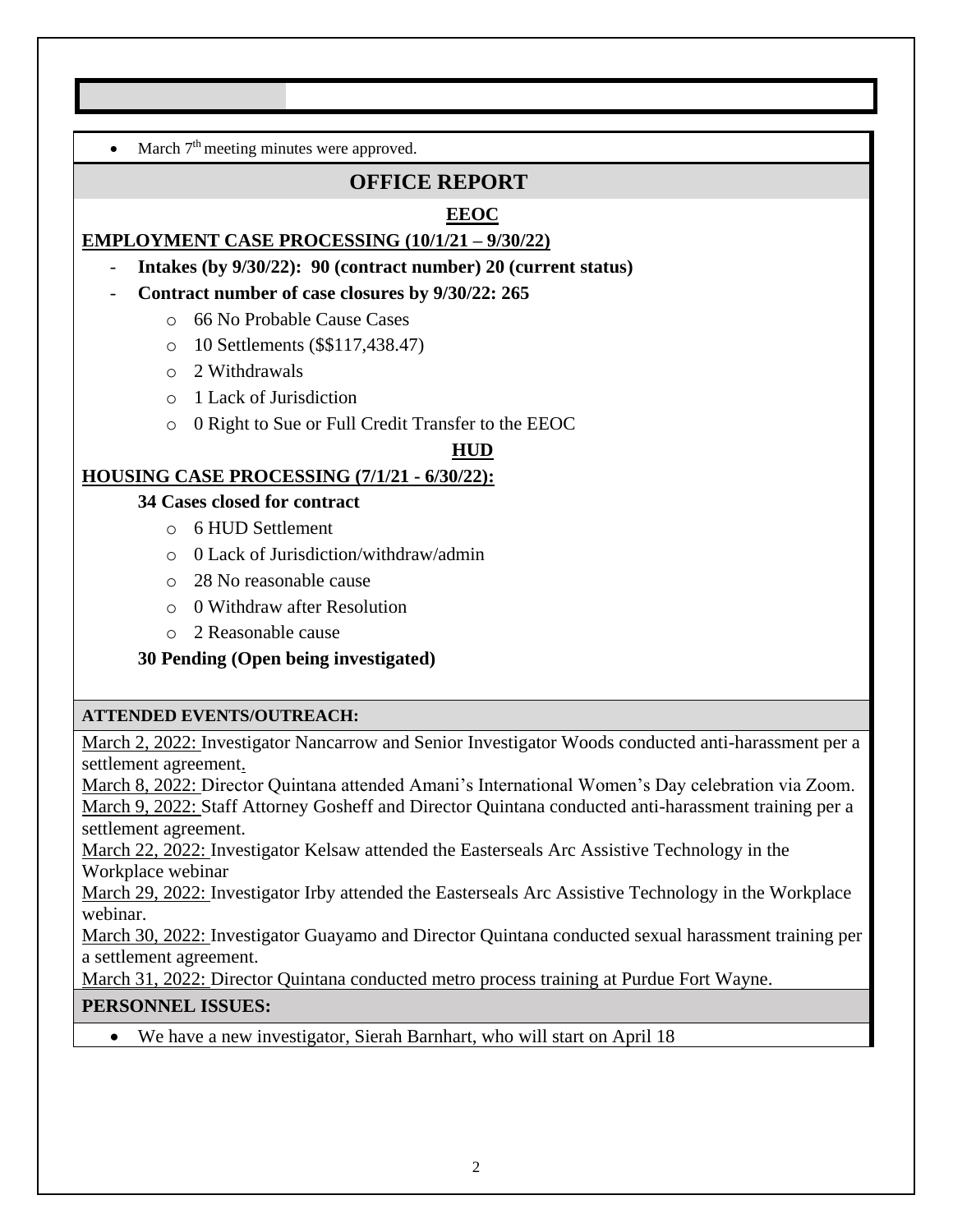#### **BUDGET/CALENDAR OF EVENTS:**

Admin Reyes reviewed current budget status and went over calendar of events.

#### **LEGAL UPDATE/MATTERS:**

Mediations: The Commission had one mediation this month. This mediation was successful. **NEW BUSINESS:**

#### • **Victim's Assistance Diamonds & Denim Event**

In the past, Metro has bought tickets for a table. Director Quintana asks the Commissioners for approval to purchase four tickets to attend the Diamonds & Denim Event in the month of May. Director Quintana states each ticket is \$75 a person, \$300 for four people. Commissioner Wardlaw makes motion to approve the purchase of four tickets. Commissioner Keesling seconds. The Commissioners voted unanimously to approve.

## • **Marketing Proposal for Metro Survey**

This was presented in last month's meeting by One Lucky Guitar (OLG) with Bridget Malinowski. The initial proposal was for \$25,000 to include the Fair Housing Summit presentation and all the items that were to be included with the Fair Housing Summit. In last month's meeting, it was tabled to determine if we were going to present any items at the Fair Housing Summit.

Director Quintana proposed the same marketing plan excluding the Fair Housing Summit items due to not having sufficient time to create items for the Fair Housing Summit. The new plan would be for \$22,000.

Director Quintana states the surveys were all completed, and the Commission will work with Rachel Blakeman to go through data. Rachel will provide the Executive Summary hopefully by the end of May and from there we will be meeting with OLG.

Commission Wardlaw asks if they will still see the level in between. He knows there will be a summary, but will the Commission see the data before.

Director Quintana shares that they should be able to give the Commissioners a general overview before the marketing plan is rolled out.

Commissioner Wardlaw agrees about seeing the overview because he says they would want to know what is happening before having the marketing organization prepare and take it for the word to the community.

Director Quintana states she does have questions about the timing of things. We want to make sure when we bring it to the commission it is available to the public the next day or very soon after.

Commissioner Burrus states maybe soon after because if we any discussion or if we have questions after, that could lead to possible changes.

Commissioner Wardlaw states we need to present this marketing proposal and consider the vote on this.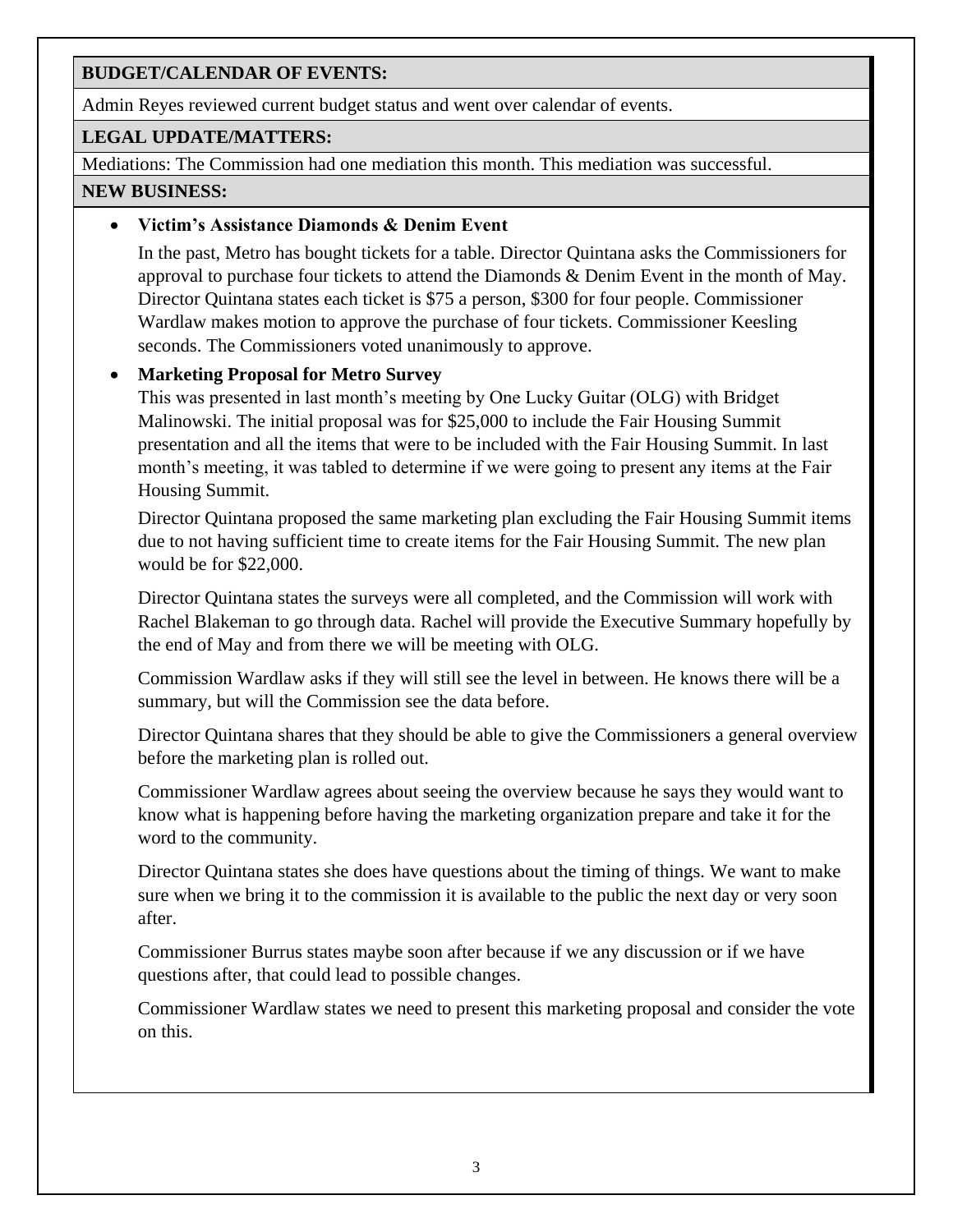Commissioner Wardlaw asks if there is a reaction to the information that has been worked on with Rachel, is there a nugget of which we need to know if there is a wow factor.

Director Quintana shares that she does not know the numbers off the top of her head, but that the large data set is going to give us some interesting data to pull from.

Commissioner Wardlaw says he is curious, has his suspicions on how much of the community does know what we do, that will be interesting to see in the data.

Director Quintana states she believes most of the data set will come from employment and housing sections.

Commission Chair Arrington asks if we need to talk about timing first, or do we need to go over the marketing plan now.

Director Quintana answers we can move forward just with the new proposal as we can't do the Fair Housing Summit portion. Director Quintana clarifies that the survey data presented to Commissioners will be the highlights.

Commissioner Wardlaw states OLG and your meeting with Rachel, it is to enlighten us, with the highlights.

Commissioner Burrus states it will give us an idea of what we will use the contract for.

Commission Chair Arrington asks if the numbers seem fair to everyone. She directly asks Commissioner Wardlaw if this seems fair to him due to his area of expertise.

Commissioner Wardlaw states from his perspective it is a fair proposal. As far as hours and time for an agency to prepare the naming and look. With the packaging of the executive, we are still counting on Rachel and Andy to give us the summary, because I believe OLG will take it to the next level as far as where the community will be able to understand. He confirms he believes it is a reasonable proposal

Commissioner Ervin makes a motion for approval of the \$22,000 marketing proposal. Commissioner Keesling seconds the motion. The Commissioners voted unanimously to approve.

#### • **2022 Fair Housing Summit**

An update of the event is we are almost sold out. We currently have 330 registered, and we are looking to see if we can expand it further.

Commissioner Wardlaw agrees with expanding it out. Commissioner Wardlaw asks if the Coliseum does have the space.

Director Quintana confirms the Coliseum does have the space.

Commissioner Wardlaw makes the comment of the Facebook post are well done.

Director Quintana informs the Commission Admin Reyes is creating the graphics and that together we are creating the language for the Facebook posts and stats Admin Reyes has done a great job with her posts.